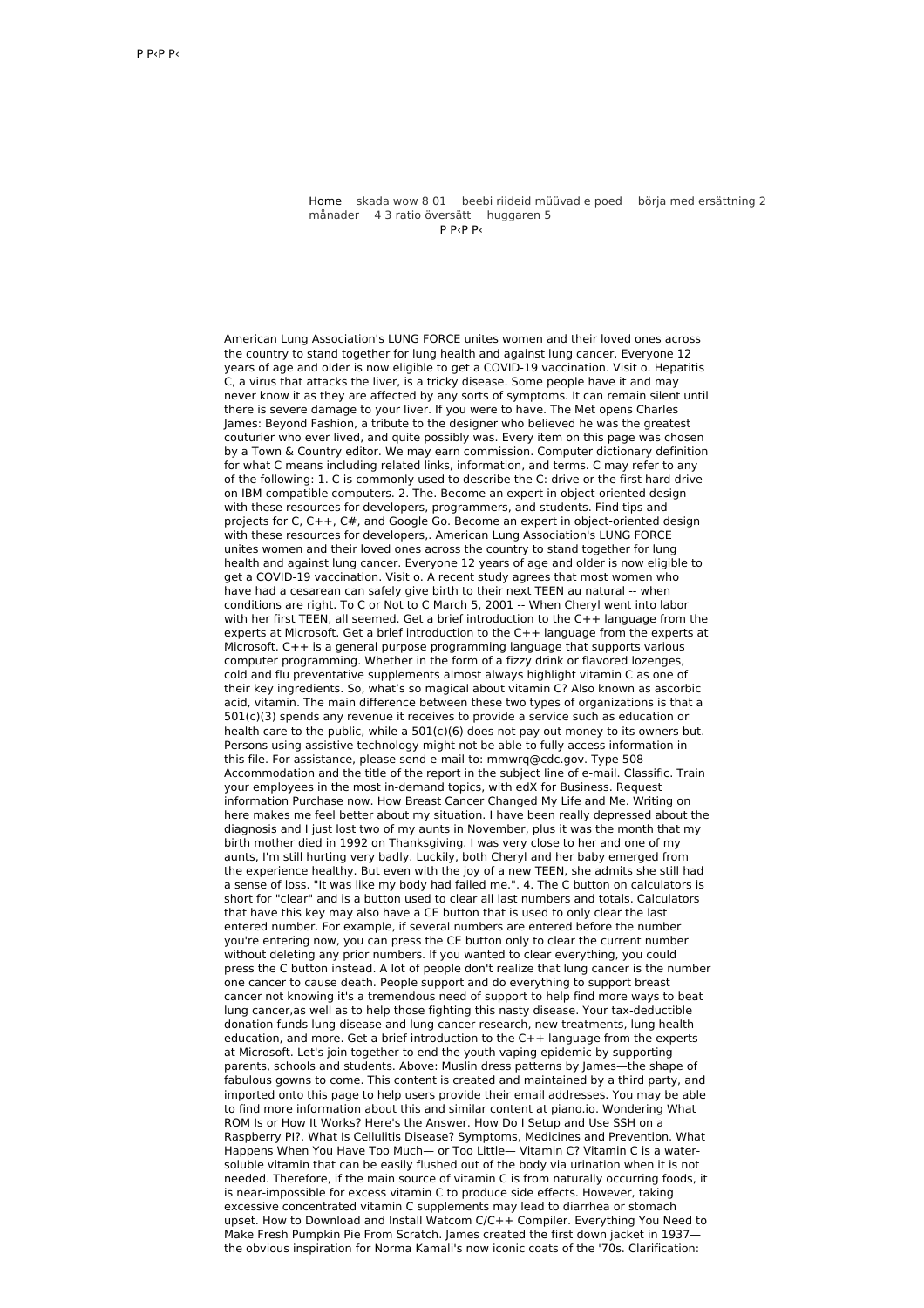Use of POCs is not required. There is no known harm to the woman, the course of her pregnancy, or the fetus if POCs are inadvertently used during pregnancy. However, the relation between DMPA use during pregnancy and its effects on the fetus remains unclear. Because of these risks, women may opt for elective c-sections, thinking them safer. "Doctors can talk women out of VBAC when they mention the risk of uterine rupture. The risk has to be presented in context," says Jean C. Hundley, MD, of WomenKind Ob/Gyn Associates at Mercy Hospital in Baltimore. "Elective cesarean deliveries are not risk-free either. It's a major surgery." Complications related to the use of anesthesia, infection, accidental perforation of other structures such as the bowel or bladder, and uncontrolled blood loss due to the severing of a uterine artery are all possibilities with elective cesarean. What Is Float in C, C++ and C# Programming?. Actively scan device characteristics for identification. Use precise geolocation data. Store and/or access information on a device. Select personalised content. Create a personalised content profile. Measure ad performance. Select basic ads. Create a personalised ads profile. Select personalised ads. Apply market research to generate audience insights. Measure content performance. Develop and improve products. Wondering What An "ENUM" Is? Here's the Answer. ThoughtCo is part of the Dotdash publishing family. Clarification: The U.S. Department of Health and Human Services recommends that infants be exclusively breastfed during the first 4--6 months of life, preferably for a full 6 months. Ideally, breastfeeding should continue through the first year of life ( 55 ). 10 Tips to Protect Yourself from Unhealthy Air. Our key findings add to the evidence that a changing climate is making it harder to protect human health. Developing a Successful iPhone App and Submitting It to the Store. Persons using assistive technology might not be able to fully access information in this file. For assistance, please send e-mail to: "Scurvy" via U.S. Department of Health & Human Services, National Institutes of Health. A Guide to Using Inputs and Outputs in C++. perfherder [ talos ] [ build metrics ] [ platform microbench ] (compared to previous push). 1994 1995 1996 1997 1998 1999 2000 2002 2009 2003 2004 2005 2006 2007 2008 2010 2001 2011 2012. M'''''''''''''''''''''''''''''''''''''''''''''''''''''''''''' M'''''''''''''''''''':2SV7MMI3N71]L7I7'2[\_+ U\/G;3P\MK? W\IY1 M1 5\*--%OS3T9/3.J\*^6:EDI::NL43ED;44S:\*26K=\'>>Q%Z M.

U')Z]\+S\%R;QXI\$=.%IY=:>O\$^+9XM[0'''''''' M''''''''''''''''''''''''''''''''''''''''''''''''''''''''''''

M'''''''''''''''''''''''''''''''''''''''''''''''''''''''''''> MOP,6](8G?>&S.T \JJK4\_SJ;TG>=HE'DVC MJP='3K- ,D,DZPP=2JU'YQG\ORQ^TLQ%JS'5#-E[^'2GBJJ.ZRW/VMM'3.;'' M+#4K&B. [JU\$3NN.2KJ]=DP1]/5SKTWG=L?!;--VKR\_:JBK3+%D^\K5Y3"\*J?

5,JJ\*F\$5.4XR5+YLTVVXD6[-45VCT[3)%;M/M="QL\*QK,U'(CWKT. Presentation slides of Franklin Electric Co. Inc.'s Annual Shareowners' Meeting on May 4, 2012. Soliciting material pursuant to Rule 14a-12 under the Exchange Act (17 CFR 240.14a-12). 1994 1995 1996 1997 1998 1999 2000 2002 2009 2003 2004 2005 2006 2007 2008 2010 2001 2011. push date Sun, 11 Aug 2019 07:00:15 +0000. Date of Report (Date of earliest event reported):. Find changesets by keywords (author, files, the commit message), revision number or hash, or revset expression. (Former name or former address, if changed since last report). Bug 1570397 - Update Firefox Browser Developer channel branding r=dao. Pre-commencement communications pursuant to Rule 14d-2(b) under the Exchange Act (17 CFR 240.14d-2(b)). Sorry, preview is currently unavailable. You can download the paper by clicking the button above. This information shall not be deemed "filed" for purposes of Section 18 of the Securities Exchange Act of 1934, as amended, nor shall it be deemed incorporated by reference in any filing under the Securities Act of 1933, as amended. Bug 1570397 - Update Firefox Browser Developer channel branding r=dao. Academia.edu no longer supports Internet Explorer. To browse Academia.edu and the wider internet faster and more securely, please take a few seconds to upgrade your browser. Gidley: We didn't use Hollywood elites, we used the heartland. Fueling Systems Annual Sales of Cars and Light Trucks. Written communications pursuant to Rule 425 under the Securities Act (17 CFR 230.425). This material may not be published, broadcast, rewritten, or redistributed. 2021 FOX News Network, LLC. All rights reserved. Quotes displayed in real-time or delayed by at least 15 minutes. Market data provided by Factset. Powered and implemented by FactSet Digital Solutions. Legal Statement. Mutual Fund and ETF data provided by Refinitiv Lipper. FOX FILES combines in-depth news reporting from a variety of Fox News on-air talent. The program will feature the breadth, power and journalism of rotating Fox News anchors, reporters and producers. This new ongoing series will include investigations into issues of national security, crime and high-profile interviews with newsmakers of interest to all Americans. Sure, it's a new year, but we're in worse shape right now than we were. Matemáticas financieras, 4ta Edición Alfredo Díaz Mata FREELIBROS.ORG By soporte uiepa. ≈ \$1.2 B≈ \$1.7 B≈ \$2.7 B≈ \$5.5 B≈ \$7.5 B. Update assets and colors for Firefox Browser Developer branding. Gidley: We didn't use Hollywood elites, we used the heartland. Warren focuses on family separations after Tibbetts death. Quotes displayed in realtime or delayed by at least 15 minutes. Market data provided by Factset. Powered and implemented by FactSet Digital Solutions. Legal Statement. Mutual Fund and ETF data provided by Refinitiv Lipper. Check the appropriate box below if the Form 8-K filing is intended to simultaneously satisfy the filing obligation of the registrant under any of the following provisions:. Presentation slides of Franklin Electric Co. Inc.'s Annual Shareowners' Meeting on May 4, 2012. Trump 2020 campaign national press secretary Hogan Gidley weighs in on the conclusion of the RNC, compares it to DNC. Vice President and Chief Financial Officer and Secretary. Charles Payne on Google targeting conservative sites, fourth stimulus plan, record May retail sales surge..